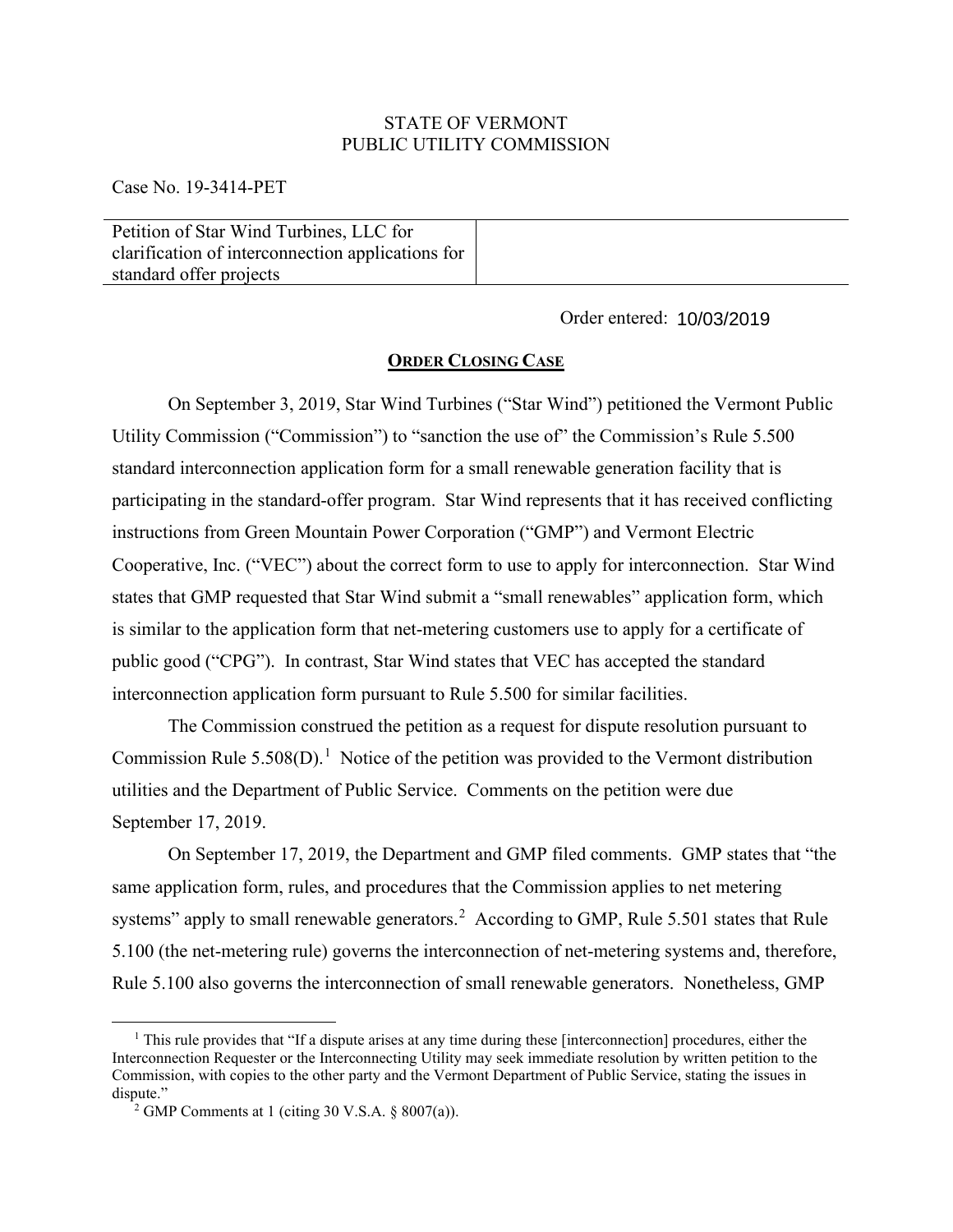"agrees with Star Wind that the 5.500 application also would provide GMP with relevant information for [the] interconnection" and "GMP has no objection to the Commission granting Star Wind's request to use the 5.500 application for the Standard Offer contracts referenced in Star Wind's petition in this case."<sup>[3](#page-1-0)</sup>

The Department recommends that the Rule 5.500 interconnection application form is the correct interconnection application for small renewable generators because "Rule 5.500 was specifically created to address interconnection procedures, and Rule 5.100 defers to Rule 5.500 to do as such."<sup>[4](#page-1-1)</sup>

Section 8007(a) of Title 30 specifies that the application form, rules, and procedures for net-metering systems "*shall apply to the review under section 248* of this title of any renewable energy plant with a plant capacity of 1[5](#page-1-2)0 kW or less."<sup>5</sup> This statutory provision governs applications for a CPG, not interconnection applications. Interconnection procedures are governed by Rule 5.500. The Commission has held that a Rule 5.100 CPG registration or application constitutes an interconnection application that is governed by the procedures set forth in Rule  $5.500$ . <sup>[6](#page-1-3)</sup> However, there is no reason that a small renewable generator cannot elect to apply for interconnection using the Rule 5.500 standard application form before it applies for a CPG.

Based on GMP's statement that it would accept a Rule 5.500 interconnection application form for Star Wind's projects, the Commission concludes there is no dispute about how to proceed with the interconnection of Star Wind's projects. GMP may accept a Rule 5.500 interconnection application for Star Wind's projects. This case is closed.<sup>[7](#page-1-4)</sup>

## **SO ORDERED.**

<span id="page-1-0"></span><sup>&</sup>lt;sup>3</sup> GMP Comments at 2.

<span id="page-1-1"></span><sup>4</sup> Department Comments at 2.

<span id="page-1-2"></span> $5\overline{30}$  V.S.A.  $\overline{\$8007(a)}$  (emphasis added).

<span id="page-1-3"></span><sup>6</sup> *Application of JPS Solar LLC*, Case No. 18-2231-NMR order of 10/4/2018.

<span id="page-1-4"></span><sup>&</sup>lt;sup>7</sup> The motion of Alexander Wing, Esq. to withdraw as counsel for the Department of Public Service is granted.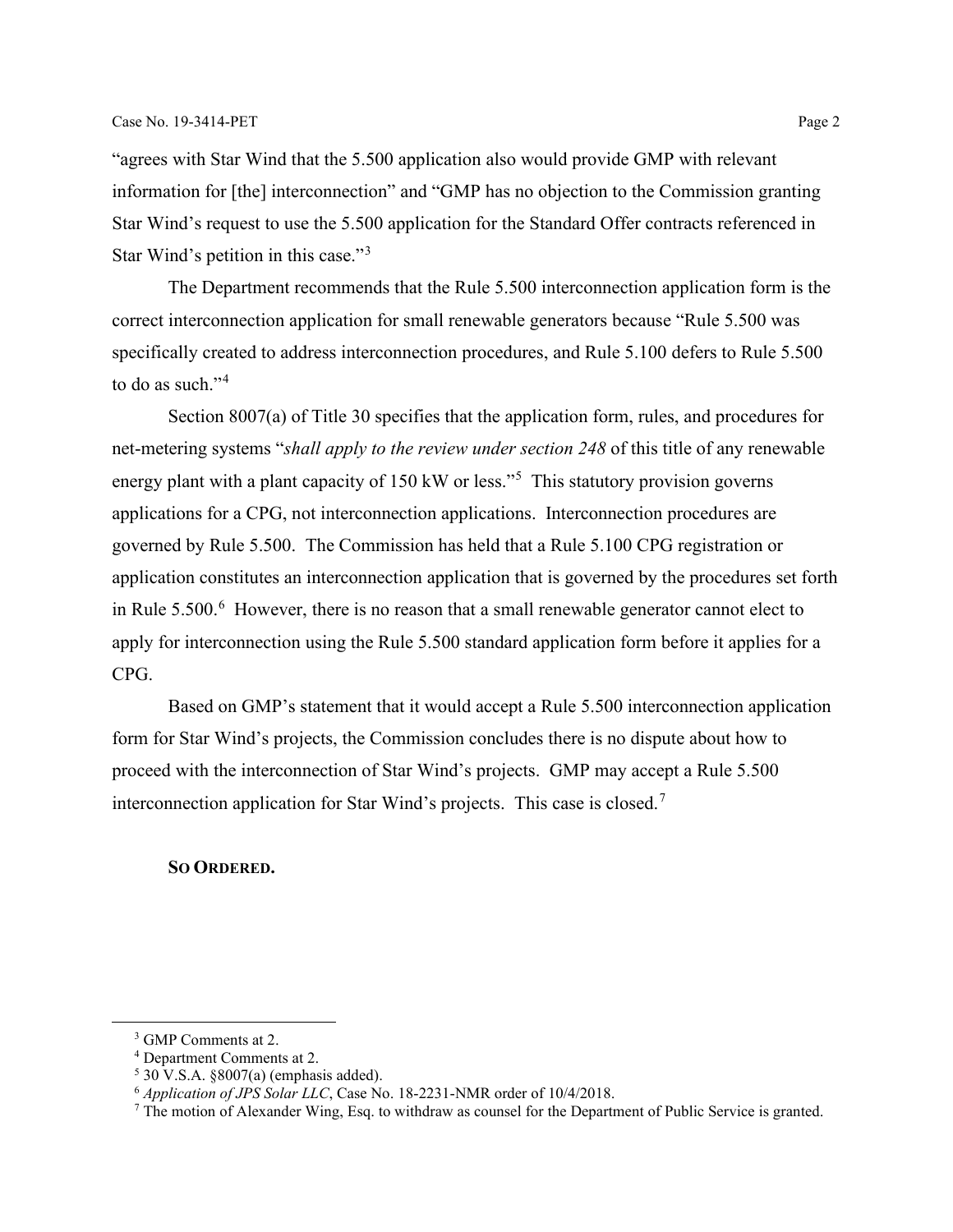| Dated at Montpelier, Vermont, this | 3rd day of October, 2019            |  |
|------------------------------------|-------------------------------------|--|
|                                    | nthopy Z. Roisman<br>PUBLIC UTILITY |  |
| Margaret Cheney                    | <b>COMMISSION</b>                   |  |
|                                    | OF VERMONT<br>nann                  |  |

OFFICE OF THE CLERK

Filed: Attest: Judith C Clerk of the Commissior October 3, 2019

Notice to Readers: This decision is subject to revision of technical errors. Readers are requested to notify the Clerk of the Commission (by e-mail, telephone, or in writing) of any apparent errors, in order that any necessary corrections may be made. (E-mail address: puc.clerk@vermont.gov)

Appeal of this decision to the Supreme Court of Vermont must be filed with the Clerk of the Commission within 30 days. Appeal will not stay the effect of this Order, absent further order by this Commission or appropriate action by the Supreme Court of Vermont. Motions for reconsideration or stay, if any, must be filed with the Clerk of the Commission within 28 days of the date of this decision and Order.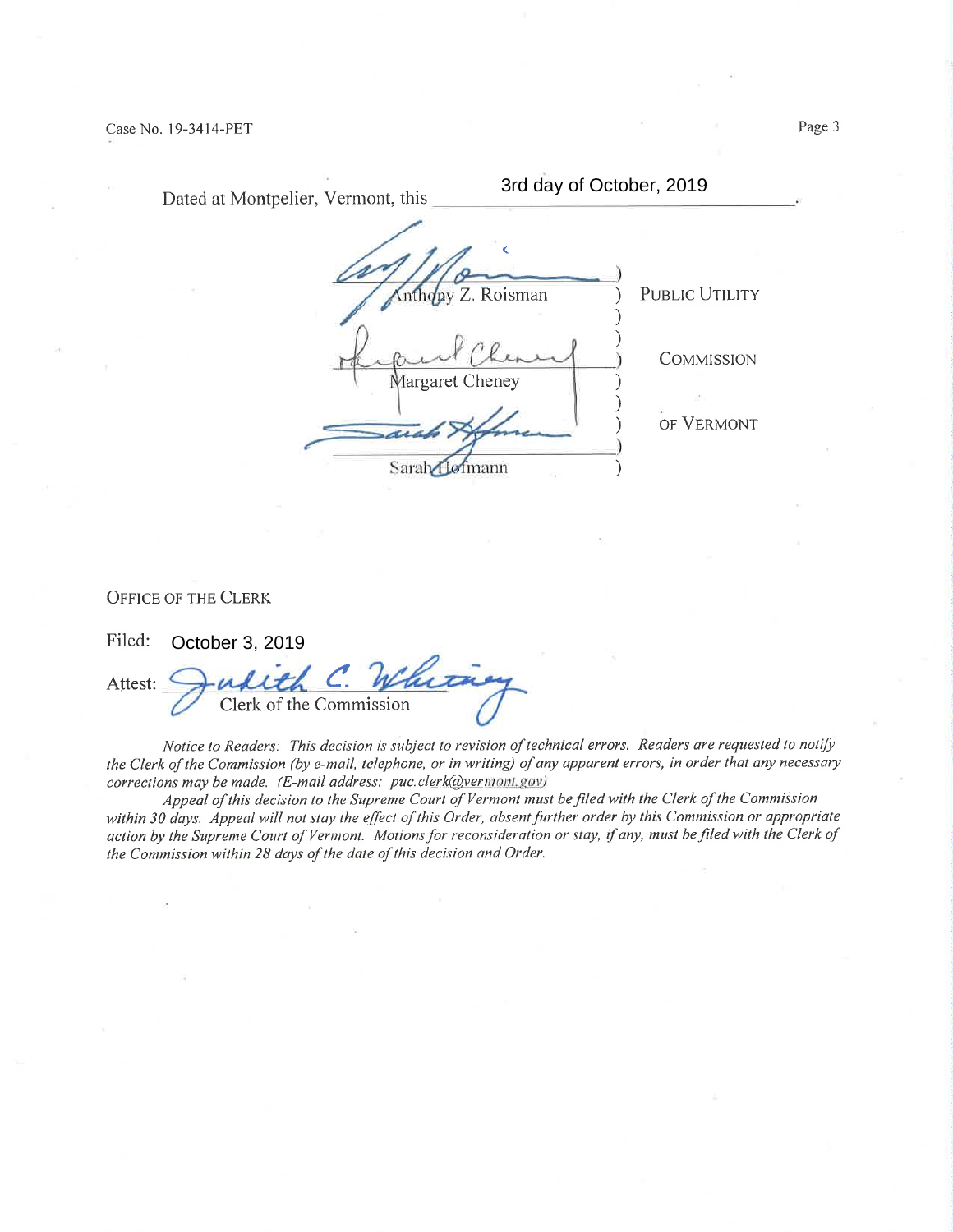## PUC Case No. 19-3414-PET - SERVICE LIST

Carolyn M.X. Alderman, Esq. VEPP Inc. P.O. Box 1938 Manchester Center, VT 05255 carolyn@veppi.org

Carolyn Browne Anderson, Esq. Green Mountain Power Corporation 2152 Post Road Rutland, VT 05702 carolyn.anderson@greenmountainpower.com

Reginald Beliveau, Jr. Swanton Village, Inc. Electric Department P.O. Box 279 120 First Street Swanton, VT 05488 rbeliveau@swanton.net

Erin C. Bennett, Esq. Vermont Department of Public Service 112 State Street Montpelier, VT 05620 erin.bennett@vermont.gov

Meredith Birkett Village of Johnson Water & Light Department P.O. Box 603 Johnson, VT 05656 vojmanager@townofjohnson.com

Victoria J. Brown, Esq. Vermont Electric Cooperative, Inc. 42 Wescom Road Johnson, VT 05656 vbrown@vermontelectric.coop

Ellen Burt Town of Stowe Electric Department P.O.Box 190 Stowe, VT 05672 eburt@stoweelectric.com

(for VEPP Inc.)

(for Green Mountain Power Corporation)

(for Swanton Village, Inc. Electric Department)

(for Vermont Department of Public Service)

(for Village of Johnson Water & Light Department)

(for Vermont Electric Cooperative Inc.)

(for Town of Stowe Electric Department)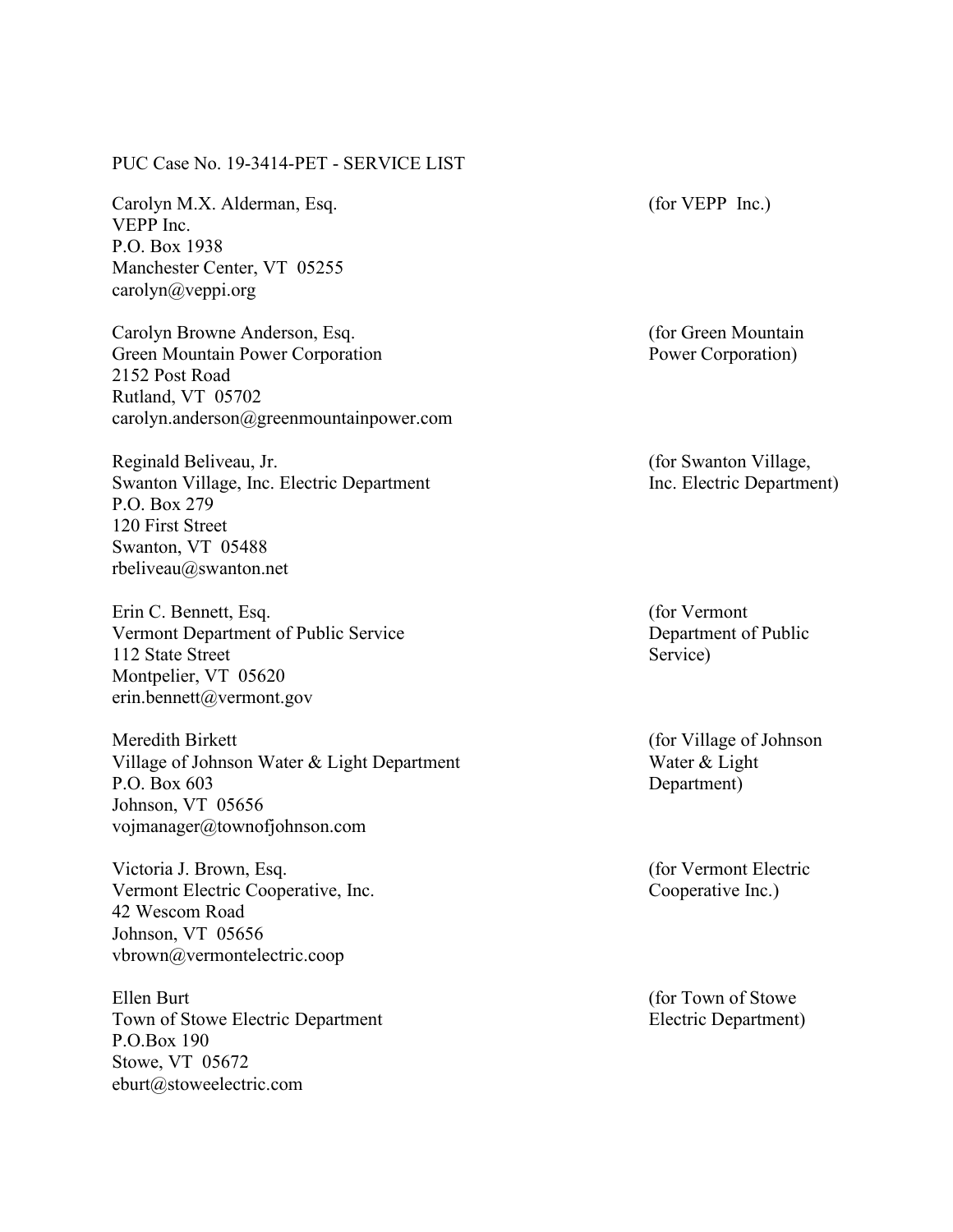Jason Day Star Wind Turbines, LLC 95 Tesla Lane East Dorset, VT 05253 jasonday@starwindturbines.com

William F. Ellis McNeil, Leddy & Sheahan 271 South Union Street Burlington, VT 05401 wellis@mcneilvt.com

Jonathan Elwell Village of Enosburg Falls Water & Light 42 Village Drive Enosburg Falls, VT 05450 jelwell@enosburg.net

Elijah D Emerson, Esq. Primmer Piper Eggleston & Cramer PC PO Box 1309 Montpelier, VT 05601 eemerson@primmer.com

James Gibbons City of Burlington Electric Department 585 Pine Street Burlington, VT 05401 jgibbons@burlingtonelectric.com

Jeremy D. Hoff Stackpole & French P.O. Box 819 Stowe, VT 05672 jhoff@stackpolefrench.com

Bill Humphrey Village of Lyndonville Electric Department P.O. Box 167 20 Park Avenue Lyndonville, VT 05851 bhumphrey@lyndonvilleelectric.com

(for Star Wind Turbines, LLC)

(for City of Burlington Electric Department)

(for Village of Enosburg Falls Water & Light Department Inc.)

(for Village of Enosburg Falls Water & Light Department Inc., Village of Johnson Water & Light Department, Town of Northfield Electric Department, and Town of Hardwick Electric Department)

(for City of Burlington Electric Department)

(for Town of Stowe Electric Department)

(for Village of Lyndonville Electric Department)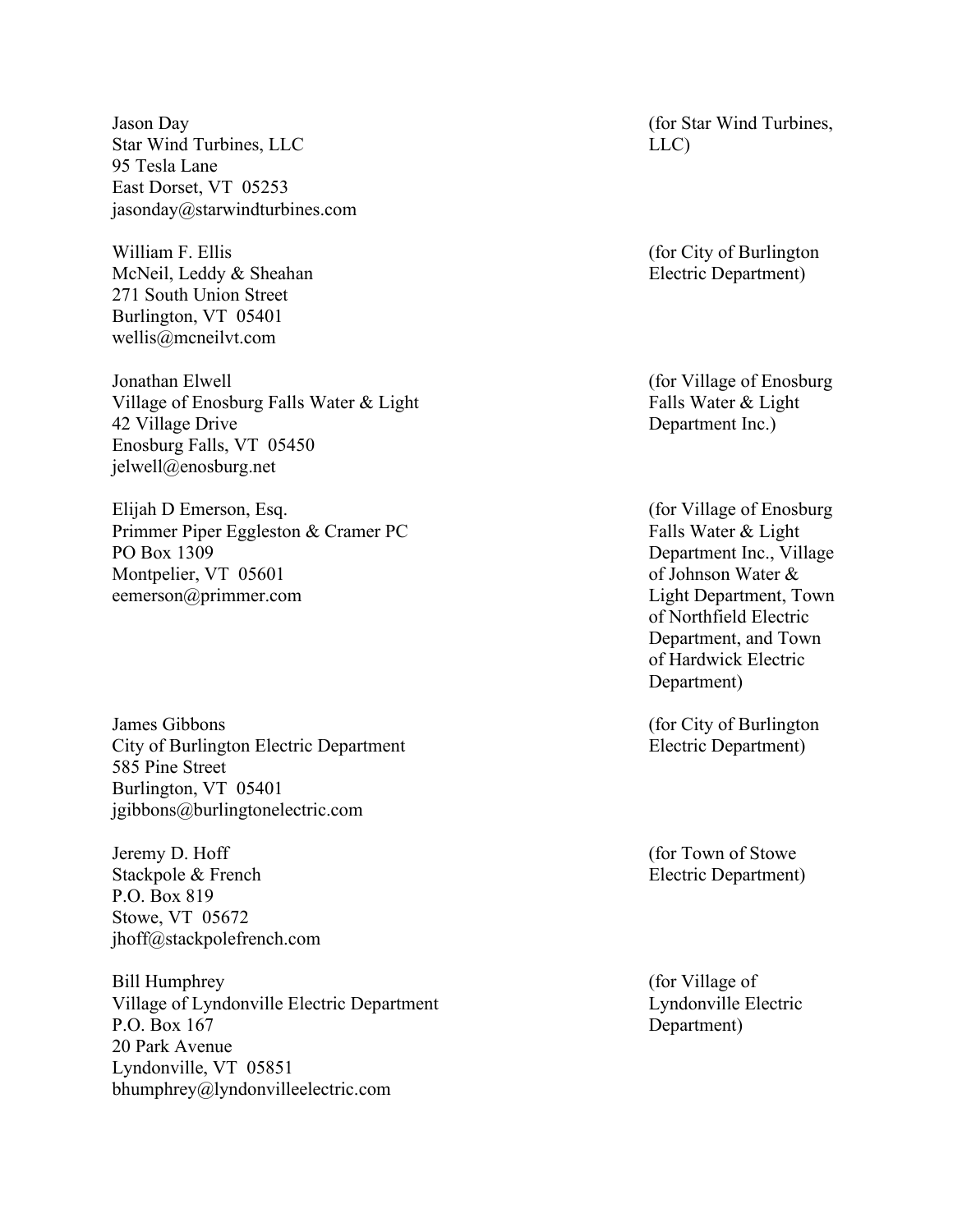Pamela Moore Village of Jacksonville Electric Company P.O. Box 169 Jacksonville, VT 05342 pmoore@jacksonvilleelectric.net

John Morley Village of Orleans Electric Department Municipal Building One Memorial Square Orleans, VT 05860 orloffice@villageoforleansvt.org

Craig Myotte Village of Morrisville Water & Light Department 857 Elmore Street Morrisville, VT 05661 cmyotte@mwlvt.com

Net-Metering Notices Green Mountain Power Corporation DR@greenmountainpower.com

Net-Metering Notices Vermont Electric Cooperative, Inc. nmapplication@vermontelectric.coop

Thomas Petraska Village of Ludlow Electric Light Department 9 Pond Street Ludlow, VT 05149 tpetraska@tds.net

Jessica Patterson Town of Hardwick Electric Department PO Box 516 Hardwick, VT 05843 jess@hardwickelectric.com

Patricia Richards Washington Electric Cooperative, Inc. P.O. Box 8 East Montpelier, VT 05651 patty.richards@wec.coop

(for Village of Jacksonville Electric Company)

(for Village of Orleans Electric Department)

(for Village of Morrisville Water & Light Department)

(for Green Mountain Power Corporation)

(for Vermont Electric Cooperative Inc.)

(for Village of Ludlow Electric Light Department)

(for Town of Hardwick Electric Department)

(for Washington Electric Cooperative Inc.)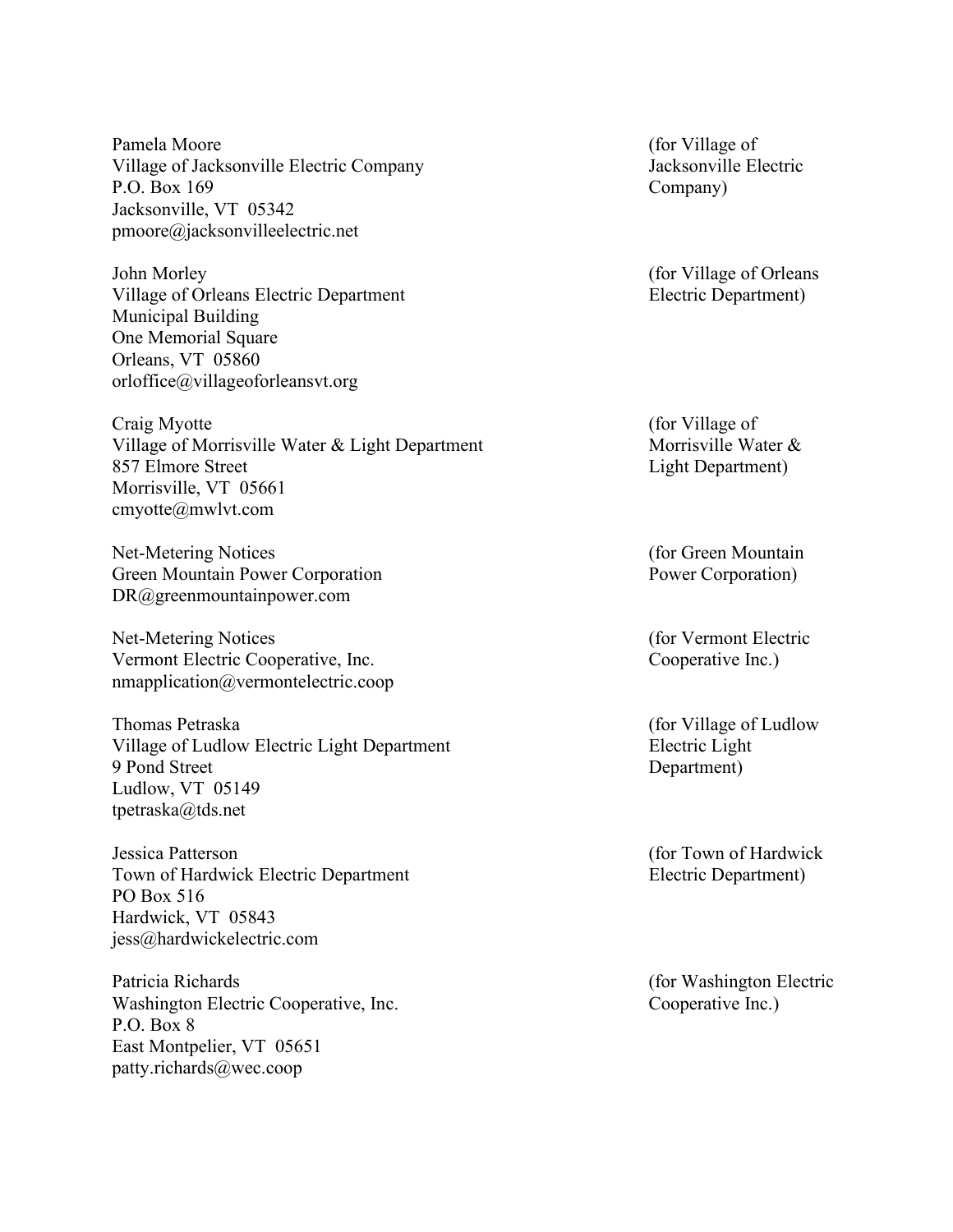Evan Riordan Barton Village, Inc. Electric Department P.O. Box 519 Barton, VT 05822 electricmanager@bartonvt.com

Carol Robertson Village of Hyde Park Electric Department P.O. Box 400 Hyde Park, VT 05655 carol.robertson@hydeparkvt.com

Matt Rutherford Town of Stowe Electric Department P.O. Box 190 56 Old Farm Road Stowe, VT 05672 mrutherford@stoweelectric.com

Jeffrey Schulz Town of Northfield Electric Department 51 South Main Street Northfield, VT 05663 jschulz@northfield.vt.us

Ronald A. Shems, Esq. Tarrant Gillies & Richardson P.O. Box 1440 Montpelier, VT 05601-1440 rshems@tgrvt.com

Darren Springer City of Burlington Electric Department 585 Pine Street Burlington, VT 05401 dspringer@burlingtonelectric.com

Michael Sullivan Town of Hardwick Electric Department P.O. Box 516 Hardwick, VT 05843 msullivan@hardwickelectric.com

(for Barton Village Inc. Electric Department)

(for Village of Hyde Park Electric Department)

(for Town of Stowe Electric Department)

(for Town of Northfield Electric Department)

(for Washington Electric Cooperative Inc.)

(for City of Burlington Electric Department)

(for Town of Hardwick Electric Department)